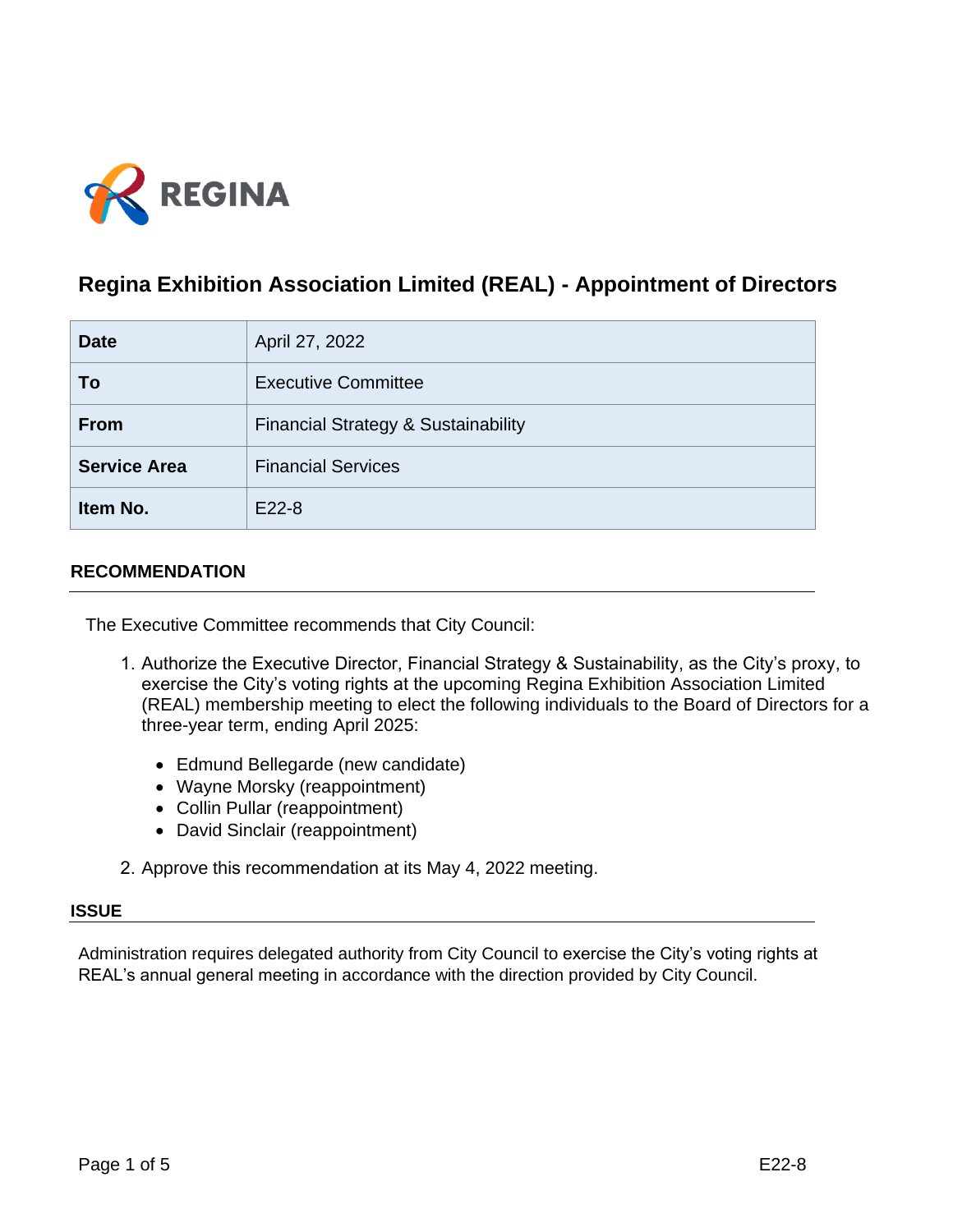#### **IMPACTS**

REAL's Governance and Nominating Committee has identified the four individuals listed below as desirable appointees to the Board of Directors. Each will be appointed to three-year terms.

| <b>REAL Board of Directors</b> | <b>Term of Office Expires</b> | <b>Appointment Type</b> |
|--------------------------------|-------------------------------|-------------------------|
| <b>Edmund Bellegarde</b>       | April 30, 2025                | New Candidate           |
| Wayne Morsky                   | April 30, 2025                | Reappointment           |
| <b>Collin Pullar</b>           | April 30, 2025                | Reappointment           |
| David Sinclair                 | April 30, 2025                | Reappointment           |

#### **OTHER OPTIONS**

None with respect to this report.

#### **COMMUNICATIONS**

After all Board appointments are finalized, REAL will notify the successful appointees.

#### **DISCUSSION**

Effective January 1, 2014, Regina Exhibition Association Limited (REAL) was continued under *The Nonprofit Corporations Act, 1995 (Saskatchewan)*, with the City becoming its sole voting member. This change in structure made REAL a "municipal corporation" of the City. As the sole voting membership holder of REAL, the City must exercise its voting rights at the REAL annual general meeting.

Pursuant to the *Unanimous Members Agreement (UMA)* between the City of Regina (COR) and the Regina Exhibition Association Limited (REAL), appointments to REAL's Board of Directors requires the approval of the City. In the Articles of Continuance, UMA, and REAL Bylaws, REAL can have a Board of no less than seven (7) and no more than thirteen (13) voting-appointed directors. There are also the two (2) ex-officio directors that are outside of these numbers and appointed by the Ministry of Agriculture (appointee Angela Hall) and by the COR Council (appointee Jim Nicol), which would see the maximum number of Board Directors at fifteen (15). The Board of REAL is currently comprised of the following twelve (12) directors: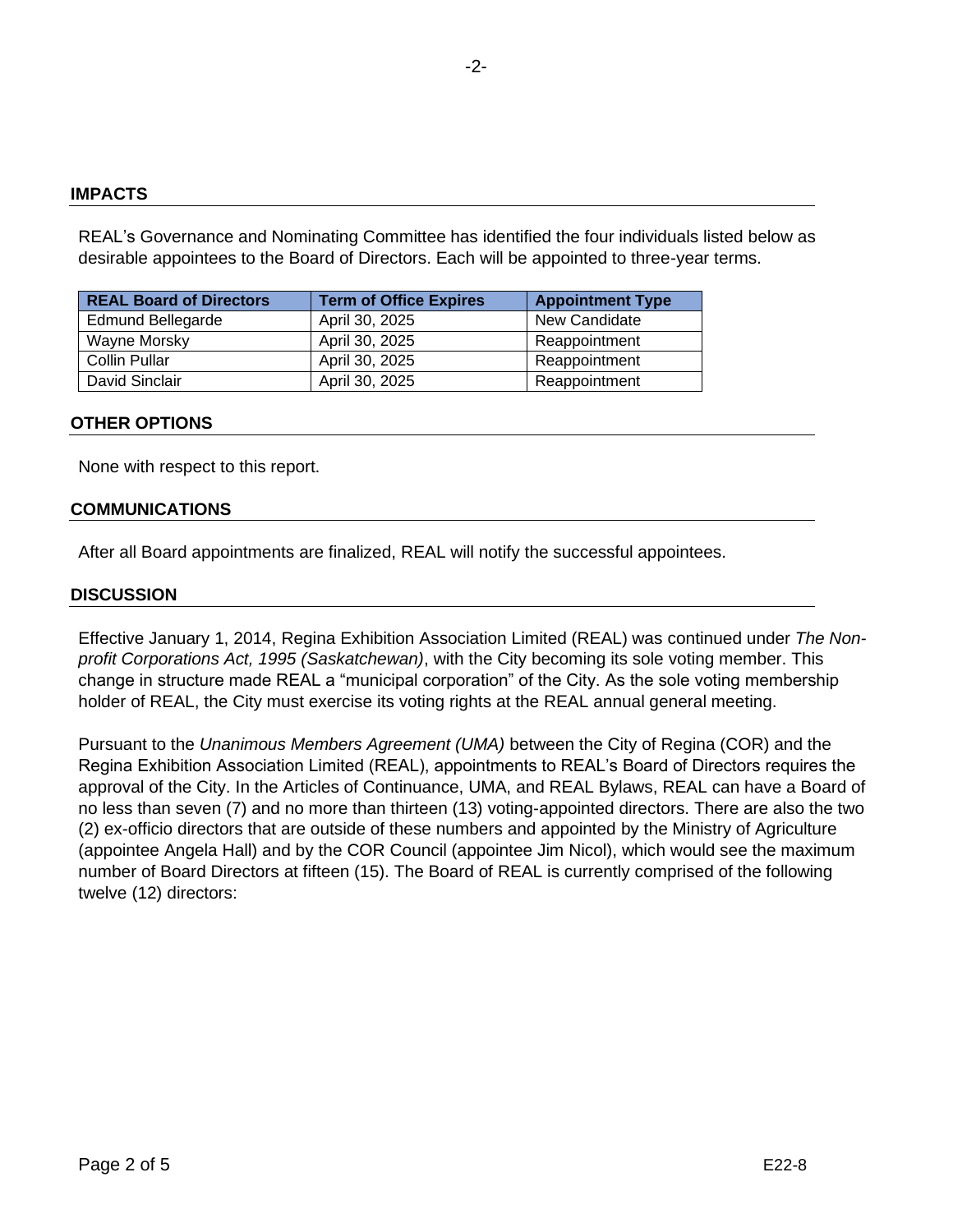| <b>Term of Office Expires</b> |
|-------------------------------|
| April 30, 2022                |
| April 30, 2022                |
| April 30, 2022                |
| April 30, 2023                |
| April 30, 2023                |
| April 30, 2023                |
| April 30, 2023                |
| April 30, 2024                |
| April 30, 2024                |
| April 30, 2024                |
| April 30, 2024                |
| April 30, 2024                |
|                               |

In the fall of 2021, the REAL Board of Directors completed a skills self-assessment against an approved list of eleven (11) skillsets with definitions and a weighting system. The skillsets include board experience, strategic planning, stakeholder relations and sphere of influence human resources, finance, legal contract and agreements, branding, communications, commercial and infrastructure development, tourism, economic development, sport, entertainment and recreation, fund development and sponsorship, food and beverage, and agriculture.

Once the Board of Directors completed their skills self-assessment, the Governance and Nominating Committee (GNC) completed a gaps analysis and recommended that the top priority skills for recruitment included:

- Finance
- Human Resources
- Branding & Communications
- Sport, Entertainment & Recreation (emphasis on Recreation)
- Commercial & Infrastructure Development

The 2022/2023 REAL Board of Directors recruitment opened on November 1, 2021 and closed at midnight (12:00 a.m.) on January 31, 2022. The recruitment was advertised in the Leader Post, the REAL Place website, and through a social media campaign.

The recruitment resulted in:

- 32 expressions of interest
- 1 withdrawn interest
- 7 did not complete and did not respond to three (3) reminder emails
- 1 was considered a direct conflict of interest by the GNC and asked to withdraw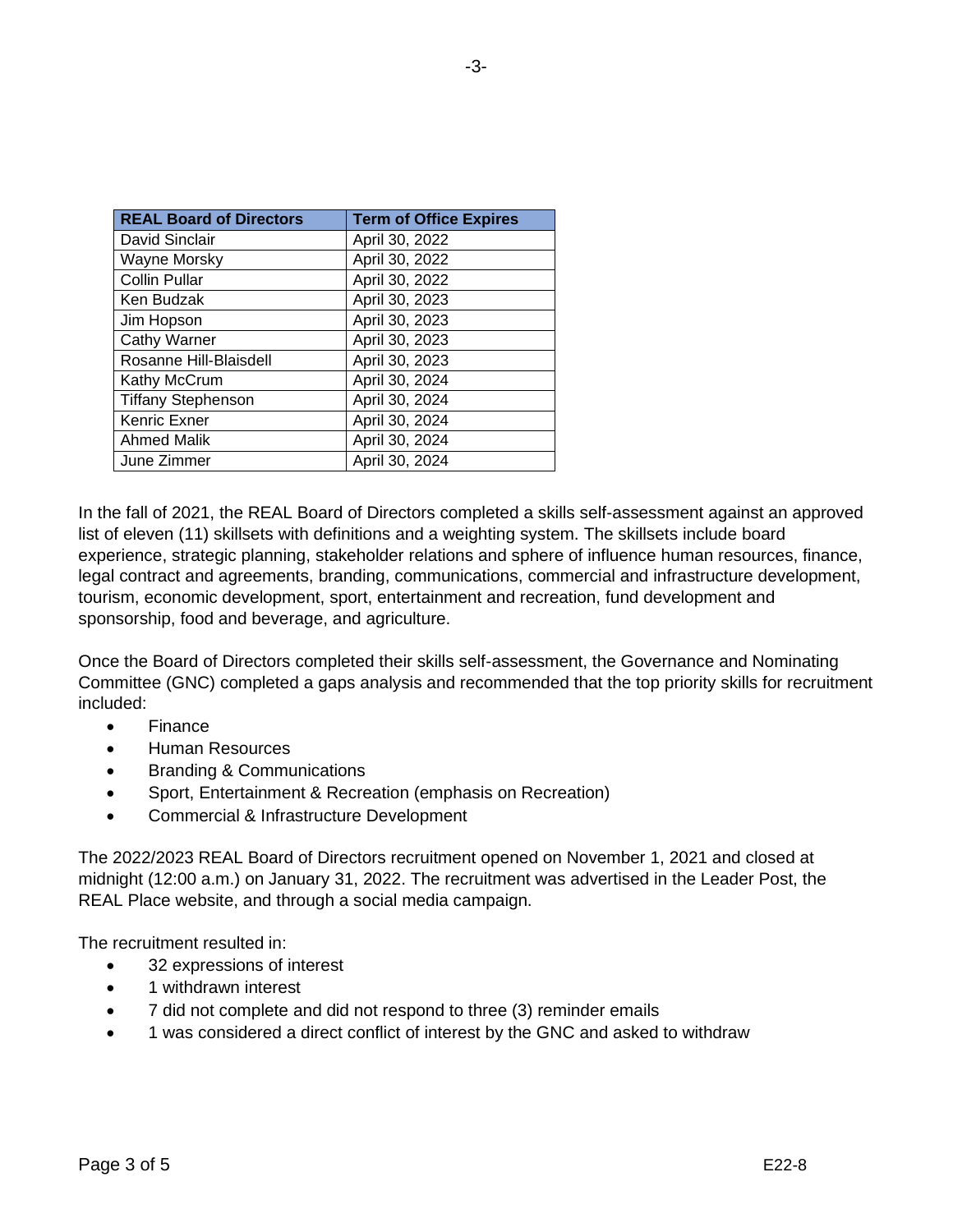Of the 23 completed applications, there were 20 new candidates and three (3) current board directors seeking re-appointment.

The GNC met on February 10, 2022 and reviewed all applications and reached consensus on nine (9) shortlisted candidates which included the three (3) current board members seeking re-appointment and six (6) new candidates. The new candidates were called for an interview and were asked to provide a signed Conflict of Interest & Confidentiality Form and a Criminal Record Check prior to their interview date which took place on March 7, 2022.

The GNC identified four individuals listed below as desirable appointees. Three of these are reappointments and one is a new appointment. The appointments to the REAL Board would be for three-year terms.

| <b>REAL Board of Directors</b> | <b>Term of Office Expires</b> |
|--------------------------------|-------------------------------|
| <b>Edmund Bellegarde</b>       | April 30, 2025                |
| Wayne Morsky                   | April 30, 2025                |
| Collin Pullar                  | April 30, 2025                |
| David Sinclair                 | April 30, 2025                |

Based on these appointments, the thirteen members on the new REAL's Board of Directors will comprise of the following.

| <b>REAL Board of Directors</b> | <b>Term of Office Expires</b> |
|--------------------------------|-------------------------------|
| Ken Budzak                     | April 30, 2023                |
| Jim Hopson                     | April 30, 2023                |
| Rosanne Hill-Blaisdell         | April 30, 2023                |
| <b>Cathy Warner</b>            | April 30, 2023                |
| <b>Tiffany Stephenson</b>      | April 30, 2024                |
| Kathleen McCrum                | April 30, 2024                |
| Kenric Exner                   | April 30, 2024                |
| <b>Ahmed Malik</b>             | April 30, 2024                |
| June Zimmer                    | April 30, 2024                |
| Wayne Morsky                   | April 30, 2025                |
| David Sinclair                 | April 30, 2025                |
| <b>Collin Pullar</b>           | April 30, 2025                |
| <b>Edmund Bellegarde</b>       | April 30, 2025                |

This report is seeking delegated authority to exercise the City's voting rights to fill the four positions on the Board of Directors.